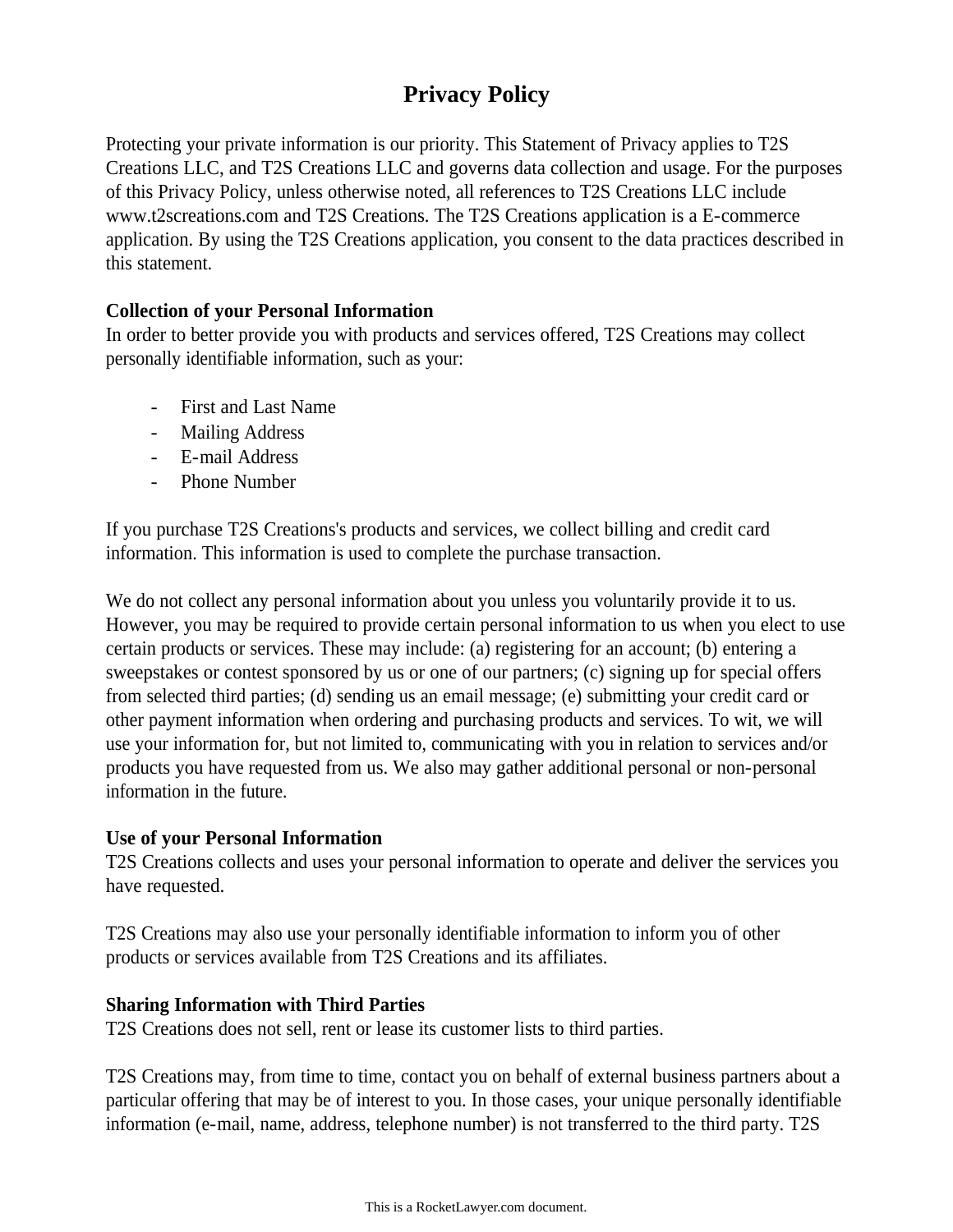Creations may share data with trusted partners to help perform statistical analysis, send you email or postal mail, provide customer support, or arrange for deliveries. All such third parties are prohibited from using your personal information except to provide these services to T2S Creations, and they are required to maintain the confidentiality of your information.

T2S Creations may disclose your personal information, without notice, if required to do so by law or in the good faith belief that such action is necessary to: (a) conform to the edicts of the law or comply with legal process served on T2S Creations or the site; (b) protect and defend the rights or property of T2S Creations; and/or (c) act under exigent circumstances to protect the personal safety of users of T2S Creations, or the public.

## **Right to Deletion**

Subject to certain exceptions set out below, on receipt of a verifiable request from you, we will:

- Delete your personal information from our records; and
- Direct any service providers to delete your personal information from their records.

Please note that we may not be able to comply with requests to delete your personal information if it is necessary to:

- Complete the transaction for which the personal information was collected, fulfill the terms of a written warranty or product recall conducted in accordance with federal law, provide a good or service requested by you, or reasonably anticipated within the context of our ongoing business relationship with you, or otherwise perform a contract between you and us;
- Detect security incidents, protect against malicious, deceptive, fraudulent, or illegal activity; or prosecute those responsible for that activity;
- Debug to identify and repair errors that impair existing intended functionality;
- Exercise free speech, ensure the right of another consumer to exercise his or her right of free speech, or exercise another right provided for by law;
- Comply with the California Electronic Communications Privacy Act;
- Engage in public or peer-reviewed scientific, historical, or statistical research in the public interest that adheres to all other applicable ethics and privacy laws, when our deletion of the information is likely to render impossible or seriously impair the achievement of such research, provided we have obtained your informed consent;
- Enable solely internal uses that are reasonably aligned with your expectations based on your relationship with us;
- Comply with an existing legal obligation; or
- Otherwise use your personal information, internally, in a lawful manner that is compatible with the context in which you provided the information.

## **Children Under Thirteen**

T2S Creations does not knowingly collect personally identifiable information from children under the age of thirteen. If you are under the age of thirteen, you must ask your parent or guardian for permission to use this application.